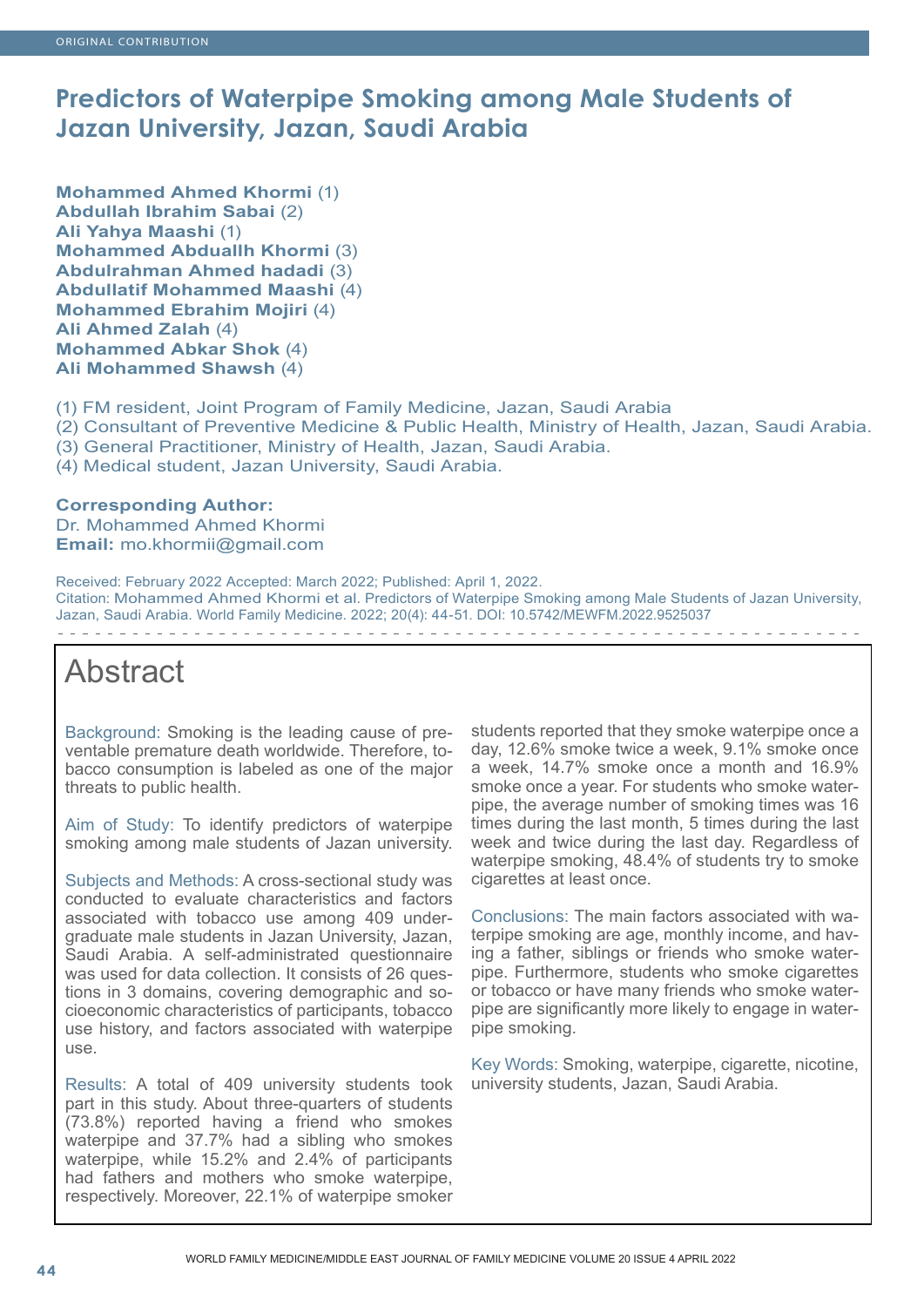# **Introduction**

Smoking is considered as the leading cause of preventable premature death in the world and because of this, tobacco consumption is labeled as one of the major threats to health. In the United States, the numbers are even higher with more than 480,000 tobacco-related deaths, including deaths from secondhand smoke)[1]. Cigarette smoking causes about one of every five deaths in the United States each year[2]. The economic loss due to tobacco in Saudi Arabia is estimated to reach between 22.6 or 25.6 billion US\$ over the last decade. In the United States it costs more than \$300 billion each year[3].

Cigarette consumption continues to rise worldwide[4]. The trend of tobacco consumption is increasing in Saudi Arabia(3). In 2010, WHO estimated that about 16% of Saudi Arabia's population smoked (approximately 3,092,300 persons) [5, 6]. The WHO Eastern Mediterranean Region (EMRO) today has the maximum growth rate in the cigarette market, whereas there were significant reductions in smoking rates in the United Kingdom, Australia, Brazil, and other countries [4].

Males at college age are at risk of indulging in risky behaviors predisposing them to injuries, diseases, and death [7]. The college students are known to be full of risky behaviors and experimentation with tobacco products like a cigar, waterpipe, or smokeless tobacco. Due to a large number of behavioral and environmental factors, college students are at risk of adopting novel and often harmful health behaviors[8]. The United States Substance Abuse and Mental Health Services Administration reports showed that young adults aged between 18-25 years had the highest rates of tobacco (cigarettes, cigars, pipe tobacco, smokeless tobacco, chewing tobacco and snuff) consumption, ranging between (45.3%) in 2002 to (41.6%) in 2009 in comparison to older adults aged >26 years (29.9 %) in 2002 to (27.3%) in 2009[9].

One of the foreseen causes of the threat is because there are many forms of tobacco products available in the market for consumers. In recent years, there was a significant reduction in the numbers of cigarettes smoked in some western countries. However, this reduction was associated with an increase in consuming other forms of tobacco. One of the forms that are gaining popularity especially among college-age students is water pipe smoking. Waterpipe is an eastern tobacco pipe with a long, flexible tube that pulls the smoke through water contained in a vessel [10]. Water pipe originated in Persia and spread across Asia to reach India and toward the west to reach Egypt. Nowadays there are an estimated 100 million daily active users all over the world[11]. Reasons contributing to the global increase of water pipe include the introduction of 'Maassel', the booming cafe culture, the growth of the Internet and social media, and the lack of waterpipe regulations and policies [12].

While the knowledge regarding predictors of tobacco products, for example cigarettes, is abundant, little is known about the determining factors of waterpipe use.

#### **Aim of Study**

This study aimed to identify predictors of waterpipe smoking among male students in Jazan University.

#### Subjects and Methods

#### **Definition of Terms**

*• Tobacco consumption:* The use of tobacco products in different forms, such as cigarettes, cigars, pipes, waterpipe or smokeless tobacco products [13].

*• Smoking:* Tobacco smoking is the inhaling and exhalation of the fumes of burning tobacco which contain nicotine[9].

*• Lifetime cigarette smoking:* Students responses' that they ever smoked a cigarette, even 1 or 2 puffs [14].

*• Current use of tobacco products other than cigarettes:* Students' responses that they used tobacco products other than cigarettes [14].

*• Current use of waterpipe:* Smoking tobacco in a waterpipe during the past 30 days, even one or two puffs [15, 16].

*• Current Smoker:* A student who smoked at least one cigarette a day within the past 30 days [16, 17].

This study followed a cross-sectional research design at the University of Jazan, Jazan, Saudi Arabia, which is a public university with 45,810 students.

The study population included undergraduate male students aged between 18 and 25 years enrolled at Jazan University, Jazan, Saudi Arabia.

#### **Sample size and sampling technique**

Using the G-power 3.1 statistical software, the study included 409 participants, for a two-tail analysis, using logistic regression with a 0.05 α-level, a 0.10 β-level (90% power), and a 1.5 odds ratio.

Colleges in Jazan University were stratified into two groups according to type of studies, as follows:

• Social sciences: Arts, Education, Language and Translation, Law and Political Sciences, Administrative Sciences, and Islamic Studies; and

• Non-social sciences: Science, Computer Science, Medicine, Dentistry, Nursing, Pharmacy and Applied Medical Sciences.

Following a simple random sample, three colleges were randomly selected from each of the two groups. From each selected college, multiple clusters of different classes were selected, and the entire selected class was surveyed.

## **Data Collection Tools**

The study included a self-administrated questionnaire in a simple Arabic Language, which was tested and validated. It consists of 26 questions, within 3 domains, i.e., demographic and socioeconomic characteristics of participants, tobacco use history, and factors associated with waterpipe use.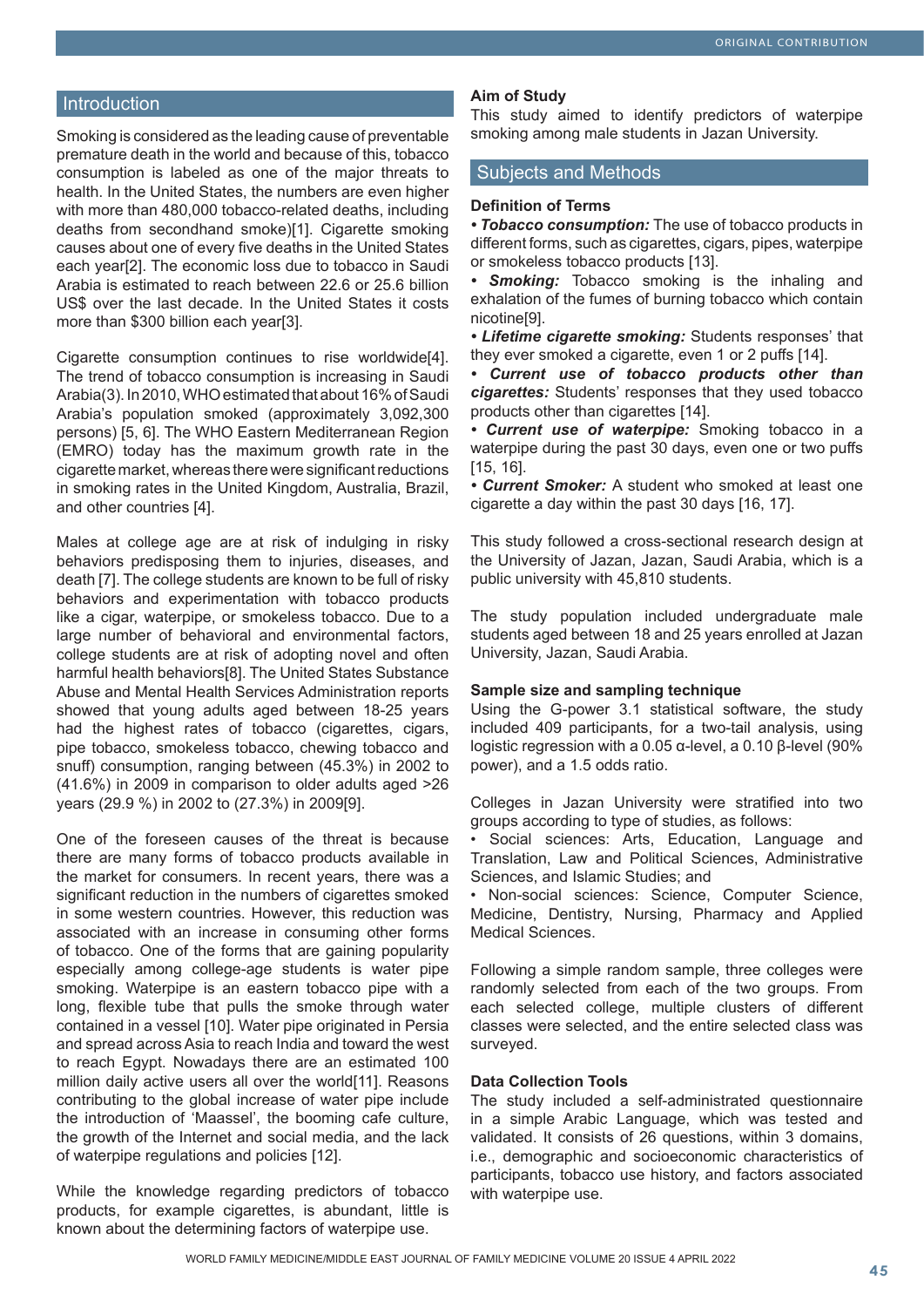#### **Pilot Study**

A pilot study was conducted to test the clarity of the study questions; the time needed to complete the questionnaire, and to improve the quality and efficiency of the survey. Data collected within the pilot study were not included in the final analysis.

#### **Data Management**

Data were collected during the Academic Year 2020- 2021. Responses were coded into an Excel worksheet. Statistical analysis was conducted using the Statistical Package for Social Sciences (IBM, SPSS version 26). Descriptive statistics (frequencies and percentages) were calculated. To test hypothesis, chi-square and the Fisher

Exact tests were applied. A multivariate logistic regression analysis was applied to identify factors associated with waterpipe use. All tests were two-sided. A p-value less than 0.05 was considered as statistically significant.

## **Ethical Considerations**

Participation of university students in this study was completely voluntary. They were informed that they can withdraw at any time. An informed consent was obtained from all subjects prior to their participation. No incentives or rewards were given to participants. The survey was approved by Jazan University IRB. There is no conflict of interest and all costs for conducting this study were fully carried out by the researcher.

# **Results**

Table 1: Socio-demographics of participant students at Jazan University (n=409)

| Socio-demographic characteristics | No. | %    |
|-----------------------------------|-----|------|
| Age (in years)                    |     |      |
| 18-25                             | 327 | 80.0 |
| >25                               | 82  | 20.0 |
| Social status                     |     |      |
| Single                            | 350 | 85.6 |
| Married                           | 59  | 14.4 |
| High school                       |     |      |
| Governmental                      | 384 | 93.9 |
| Private                           | 25  | 6.1  |
| Monthly income (SR)               |     |      |
| $1000$                            | 205 | 50.1 |
| 1000-2000<br>٠                    | 85  | 20.8 |
| 2000-3000<br>٠                    | 20  | 4.9  |
| >3000                             | 99  | 24.2 |

Table 1 shows that 409 university students took part in this survey. Most students (85.6%) were single. Age group of most students (80%) was 18-25 years. Most students (93.9%) were graduated from governmental high schools. Approximately half of students (50.1%) had <1000 SR monthly income.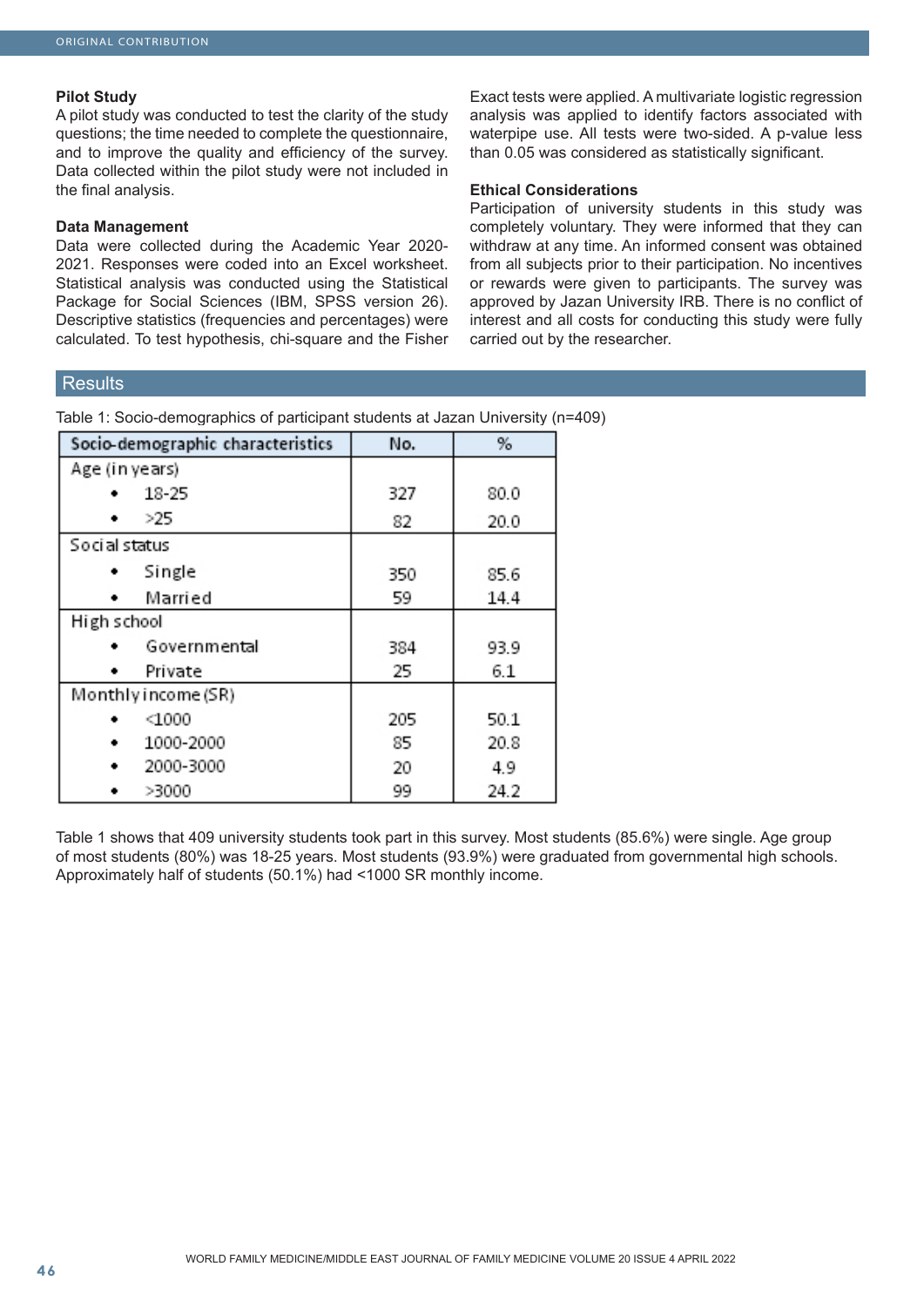Figure 1 shows that 56.5% of male students in Jazan university smoked waterpipe.





| (n=409) Table 2: Socio-demographics of the Jazan University students in relation to waterpipe smoking |  |  |
|-------------------------------------------------------------------------------------------------------|--|--|
|                                                                                                       |  |  |

| Socio-demographic<br>characteristics | <b>Waterpipe Smoking</b> | P           |           |
|--------------------------------------|--------------------------|-------------|-----------|
|                                      | Yes $(n=231)$            | No (n=178)  | value     |
| Age (in years)                       |                          |             |           |
| 18-25                                | 172 (74.5%)              | 155 (87.1%) | $0.023*$  |
| >25                                  | 59 (25.5%)               | 23 (12.9%)  |           |
| Social status                        |                          |             |           |
| Single                               | 193 (83.5%)              | 157 (88.2%) |           |
| Married                              | 38 (16.5%)               | 21 (11.8%)  | $0.461*$  |
| High school                          |                          |             |           |
| Governmental                         | 211 (91.3%)              | 173 (97.2%) | $40.001*$ |
| Private                              | 20 (8.7%)                | 5 (2.8%)    |           |
| Monthly income (SR)                  |                          |             |           |
| $\triangleleft$ 000                  | 100 (43.3%)              | 105 (59.0%) |           |
| 1000-2000                            | 58 (25.1%)               | 27 (15.2%)  | $0.004*$  |
| 2000-3000                            | 9 (3.9%)                 | 11 (6.2%)   |           |
| >3000                                | 64 (27.7%)               | 35 (19.7%)  |           |

‡ Fisher Exact test † Chi square test

Table 2 shows a significant association between age and smoking waterpipe ( $p = 0.02$ ), with 74.5% of waterpipe smokers being 18-25 years old. Most waterpipe smokers were graduated from governmental high school (91.3%) rather than graduated from private high school ((91.3% and 8.7%, respectively, p=0.02). Less than half of waterpipe smokers reported receiving <1000 SR monthly income compared to waterpipe smokers (43.3% and 59%, respectively, p=0.004).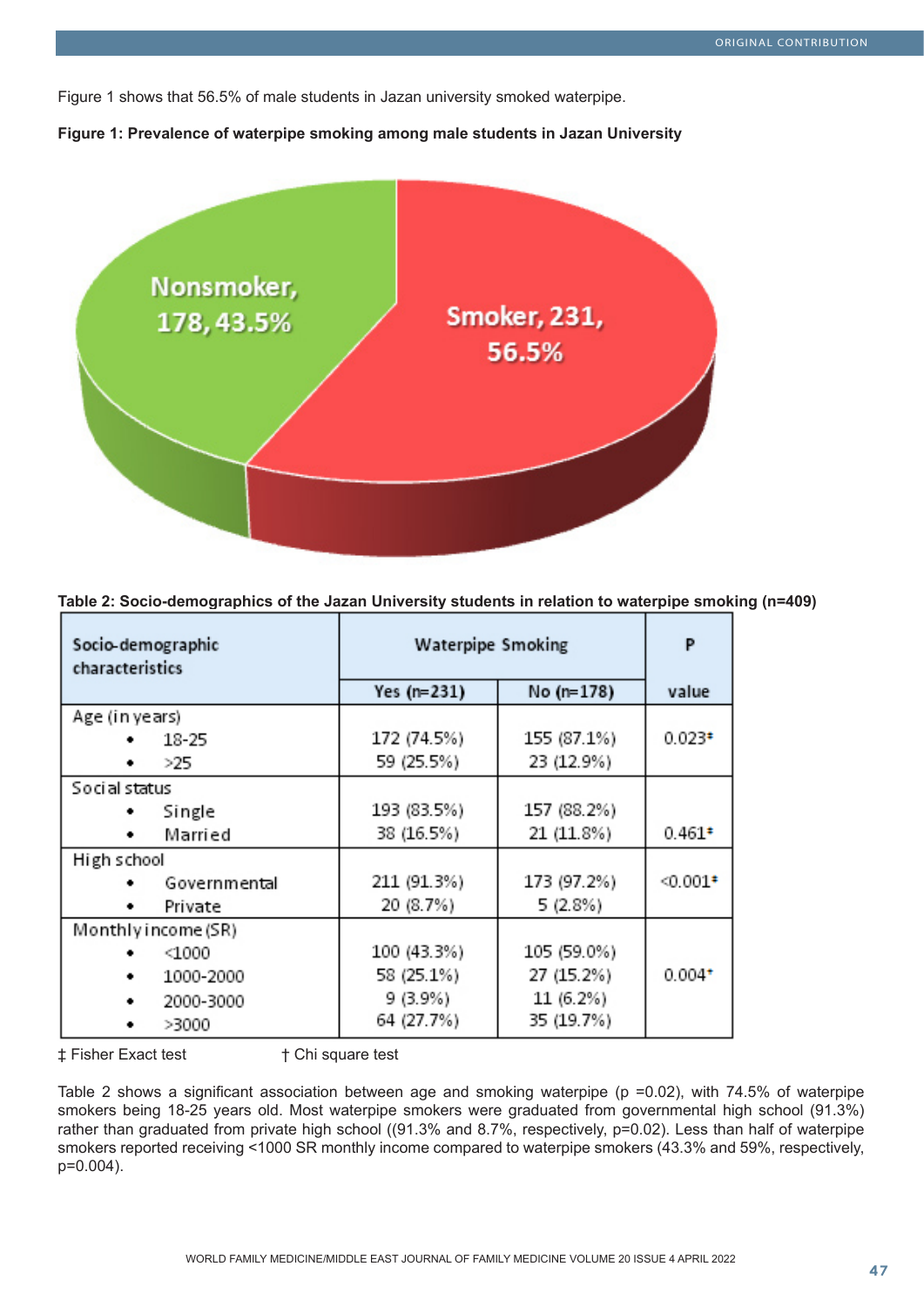# **Table 3. Factors associated with waterpipe smoking (n=409)**

|                                           | Waterpipe Smoking |             | P          |
|-------------------------------------------|-------------------|-------------|------------|
| Factors associated with waterpipe smoking | Yes $(n=231)$     | No (n=178)  | value      |
| Having a father who smokes waterpipe      |                   |             |            |
| • Yes                                     | 39 (16.9%)        | 23 (12.9%)  |            |
| No<br>٠                                   | 155 (67.1%)       | 142 (79.8%) |            |
| No, he quit smoking last year<br>٠        | 3(1.3%)           | $1(0.6\%)$  | $0.023*$   |
| No, he quit smoking a long time ago<br>٠  | 34 (14.7%)        | 12 (6.7%)   |            |
| Having a mother who smokes waterpipe      |                   |             |            |
| • Yes                                     | $7(3.0\%)$        | 3(1.7%)     |            |
| No<br>٠                                   | 223 (96.5%)       | 175 (98.3%) | $0.461*$   |
| No, she quit smoking a long time ago<br>٠ | $1(0.4\%)$        | $0(0.0\%)$  |            |
| Having siblings who smoke waterpipe       |                   |             |            |
| Yes                                       | 106 (45.9%)       | 48 (27%)    |            |
| No<br>٠                                   | 104 (45.0%)       | 122 (68.5%) | $-0.001$ * |
| No, they quit smoking last year<br>٠      | $7(3.0\%)$        | 3(1.7%)     |            |
| No, they quit smoking a longtime ago<br>٠ | 14 (6.1%)         | 5 (2.8%)    |            |
| Having friends who smoke waterpipe        |                   |             |            |
| Yes<br>٠                                  | 206 (89.2%)       | 96 (53.9%)  |            |
| No<br>٠                                   | 14 (6.1%)         | 74 (41.6%)  |            |
| No, they quit smoking last year<br>٠      | $7(3.0\%)$        | 6(3.4%)     | $0.001*$   |
| No, they quit smoking a longtime ago<br>٠ | 4(1.7%)           | $2(1.1\%)$  |            |
| Number of friends who smoke waterpipe     |                   |             |            |
| None<br>٠                                 | 17 (7.4%)         | 61 (34.3)   |            |
| One<br>٠                                  | 12 (5.2%)         | 23 (12.9%)  |            |
| Two                                       | 22 (9.5%)         | 19 (10.7%)  |            |
| Three<br>٠                                | 28 (12.1%)        | 11 (6.2%)   | $0.001*$   |
| More than three<br>٠                      | 145 (62.8%)       | 52 (29.2%)  |            |
| I don't have friends<br>٠                 | $7(3.0\%)$        | 12 (6.7%)   |            |

† Chi square test

Table 3 shows that fewer waterpipe smokers reported that they have fathers who smoke waterpipe (16.9%, p<0.001), and siblings who smoke waterpipe (45.9%, p<0.001), while 89.2% of waterpipe smokers reported that they have friends who smoke waterpipe (p<0.001). Most students who smoke waterpipe (87.4%) reported that they have more than one friend who smokes waterpipe (p<0.001).

# **Table 4. Tobacco and cigarette use in relation to smoking waterpipe (n=409)**

|                                      | <b>Waterpipe Smoking</b> |             |                        |
|--------------------------------------|--------------------------|-------------|------------------------|
| Tobacco and Cigarette smoking        | Yes (n=231)              | No (n=178)  | value                  |
| Frequency of daily cigarettes smoked |                          |             |                        |
| ٠<br>0                               | 76 (32.9%)               | 135 (75.8%) |                        |
| ٠                                    | 41 (17.7%)               | 29 (16.3%)  | $0.001*$               |
| $2 - 3$<br>٠                         | 38 (16.5%)               | 9 (5.1%)    |                        |
| >4<br>٠                              | 76 (32.9%)               | 5 (2.8%)    |                        |
| Frequency of tobacco smoking daily   |                          |             |                        |
| ٠<br>0                               | 169 (73.2%)              | 174 (97.8)  |                        |
| ٠                                    | 38 (16.5%)               | $2(1.1\%)$  | $< 0.001$ <sup>*</sup> |
| $2 - 3$<br>٠                         | $8(3.8\%)$               | $0(0.0\%)$  |                        |
| >4                                   | 16 (6.9%)                | 2(1.1%)     |                        |

Table 4 shows that waterpipe non-smokers stated that they had never smoked cigarettes or tobacco (75.8% and 97.8%, respectively) with p<0.001 for both.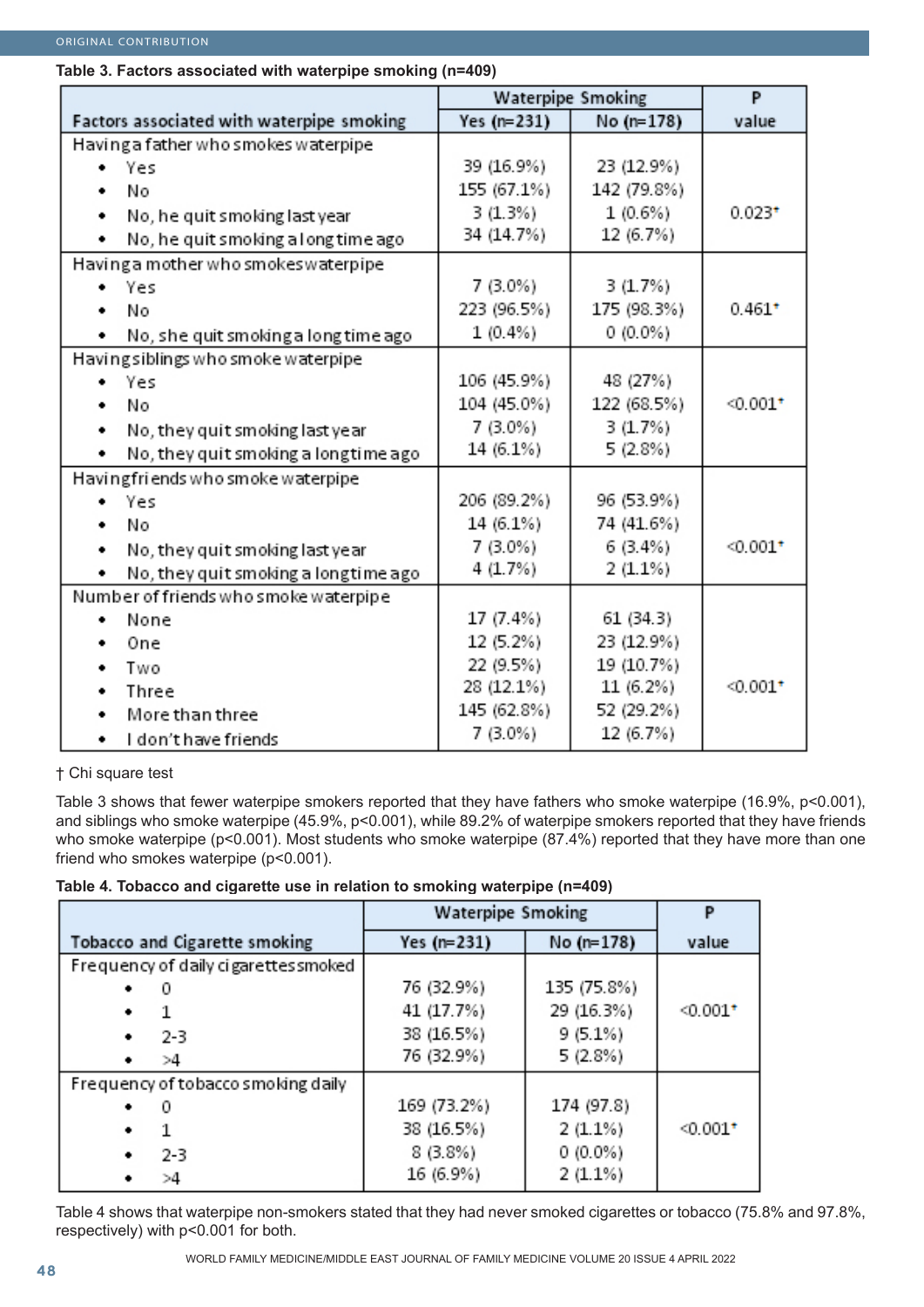Table 5 shows the results of multiple logistic regression analysis for predictors of waterpipe smoking among Jazan University students in Saudi Arabia, which included variables with a significant level in bivariate analysis. The risk of waterpipe smoking decreased with governmental high school graduates (OR=0.21; 95% CI: 0.056-0.78), and those who had no friends who smoke waterpipe (OR=0.07; 95 CI: 0.007-0.76). Additionally, the risk of waterpipe smoking was approximately three times higher among students who smoked waterpipe during the last month (OR=3.04; 95%) CI: 1.47–6.31), and 8 times higher among those who smoked waterpipe during the last week (OR=1.64; 95% CI: 1.64–41.4), and the risk of waterpipe smoking decreased for students who never smoked cigarettes and those who smoked cigarettes at most once during their life (OR=0.42; 95% CI: 0.013–0.13 and OR=0.12; 95% CI: 0.073-1.24, respectively).

| Table 5. Multiple logistic regression for predictors of waterpipe smoking |  |  |  |  |  |
|---------------------------------------------------------------------------|--|--|--|--|--|
|---------------------------------------------------------------------------|--|--|--|--|--|

| Variables                                             | OR (95% CI)          | P-value |
|-------------------------------------------------------|----------------------|---------|
| Age (in years)                                        |                      |         |
| 18-25                                                 | $0.41(0.16 - 1.07)$  | 0.070   |
| >25                                                   | 1                    |         |
| High school                                           |                      |         |
| Governmental                                          | 0.21 (0.056-0.78)    | 0.020   |
| Private                                               | 1                    |         |
| Monthly income (SR)                                   |                      |         |
| $<$ 1000                                              | 1.46 (0.58-3.67)     | 0.420   |
| 1000-2000                                             | 1.62 (0.71-4.92)     | 0.390   |
| 2000-3000                                             | $0.80(0.29 - 4.51)$  | 0.800   |
| >3000                                                 | 1                    |         |
| Having a father who smokes waterpipe                  |                      |         |
| Yes                                                   | 1.55 (0.37-6.46)     | 0.540   |
| N٥                                                    | $0.9(0.27 - 3.01)$   | 0.870   |
| No, he quit smoking last year<br>٠                    | 0.48 (0.034-9.78)    | 0.640   |
| No, he quit smoking a long time ago                   | 1                    |         |
| Having siblings who smoke waterpipe                   |                      |         |
| Yes                                                   | $0.56(0.11-2.74)$    | 0.480   |
| Nο                                                    | $0.48$ (0.10-2.34)   | 0.360   |
| No, they quit smoking last year                       | $1.05(0.09-11.5)$    | 0.960   |
| No, they quit smoking a longtime ago                  | 1                    |         |
| Havingfriends who smoke waterpipe                     |                      |         |
| Yes                                                   | $0.48(0.05 - 4.67)$  | 0.530   |
| No                                                    | 0.07 (0.007-0.76)    | 0.020   |
| No, they quit smoking last year                       | 0.91 (0.06-12.78)    | 0.940   |
| No, they quit smoking a longtime ago                  | 1                    |         |
| Number of friends who smoke waterpipe                 |                      |         |
| None                                                  | $1.61(0.15-2.7)$     | 0.610   |
| One                                                   | 1.47 (0.087-2.06)    | 0.690   |
| Two                                                   | 1.62 (0.12-2.73)     | 0.810   |
| Three                                                 | 3.66 (0.31-7.26)     | 0.210   |
| More than three                                       | 2.01 (0.23-3.53)     | 0.430   |
| I don't have friends                                  | 1                    |         |
| Number of times using waterpipe during the last month | 3.04 (1.47-6.31)     | 0.003   |
| Number of times using waterpipe during the last week  | 8.25 (1.64-41.4)     | 0.010   |
| Number of times using waterpipe during the last day   | $0.12(0.04-0.37)$    | < 0.001 |
| Number of times smoking cigarettes                    |                      |         |
| 0                                                     | $0.42(0.013 - 0.13)$ | < 0.001 |
| 1                                                     | $0.12$ (0.037-0.44)  | 0.001   |
| $2 - 3$                                               | $0.30(0.073 - 1.24)$ | 0.097   |
| >4                                                    | 1                    |         |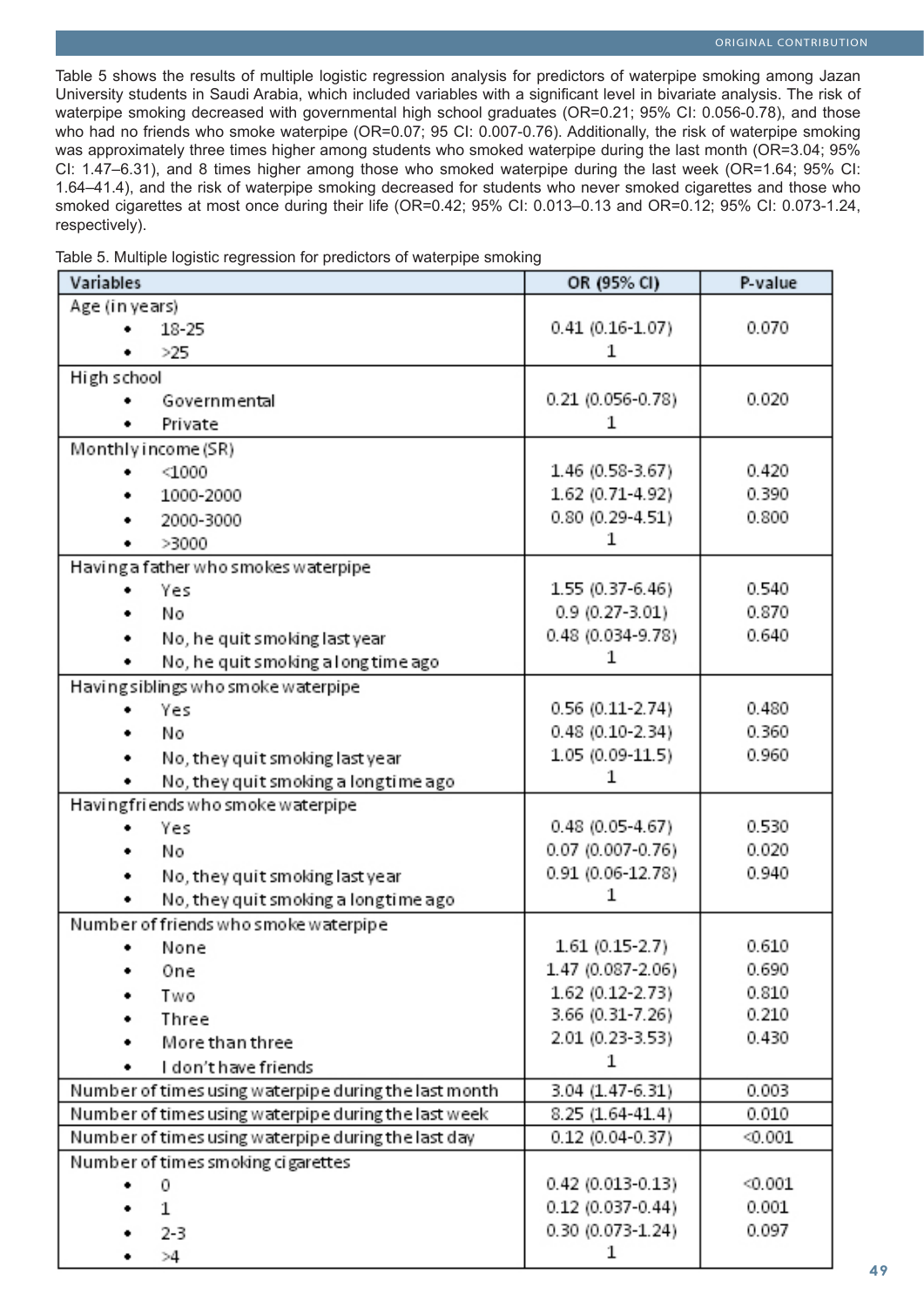# **Discussion**

Waterpipe smoking is a significant public health concern. Recently, waterpipe and cigarette smoking have shown an unprecedented increase worldwide [18].

Findings of the present study showed that, among 409 students, 56.5% were waterpipe smokers, and 97.2% of non-waterpipe smokers were graduates from governmental high school. Being graduates from a governmental high school was shown to be a significant predictor of not smoking waterpipe. Students aged 18-25 years were more likely to smoke waterpipe than those aged over 25 years. Furthermore, this study revealed that receiving low monthly income was associated with decreased risk of waterpipe smoking.

These findings support those reported by a similar study of 1,932 students at a Jordanian University, that students with the highest income had higher odds of being current cigarette and waterpipe tobacco smokers [19].

Our results revealed that not having friends who smoke waterpipe was a significant predictor of not smoking waterpipe. On the other hand, increased number of friends who smoke waterpipe was associated with a significant risk for waterpipe smoking. In this study, fathers and siblings who smoke waterpipe was shown to be significantly associated with smoking waterpipe among university students.

This finding is in accordance with that of a study on 600 Jordanian adults which reported that waterpipe smoking by siblings is an important factor in predicting waterpipe smoking [20]. This can be explained by that waterpipe smoking may become a part of the family's social events, which may encourage the waterpipe smoking habit and affect any preventive efforts. Moreover, smoking cigarettes has also been reported to play an important role in predicting waterpipe smoking.

Students who smoked cigarettes more than once had a higher risk of smoking waterpipe. A similar study that included Lebanese university students showed that smoking cigarettes was found to be a predictor of waterpipe smoking [21].

The percentage of waterpipe smokers during the last month was 62.8%, and 60.2% in the last week. In this study, smoking waterpipe within the past month and within the past week was shown to be a significant predictor of waterpipe smoking.

Most students reported that if they have friends who smoke waterpipe they will try to stop them and tell them about the harms of smoking waterpipe. These findings support the expansion of educational programs addressing the risks of waterpipe smoking to students in all communities, especially schools, universities, and families. In addition, these programs can increase the awareness level of waterpipe risks, among university students to address

any misinformation and misconceptions. Knowledge can positively influence their understanding of the dangers of alternative waterpipe products. Furthermore, it is highly recommended to encourage the existing smoking cessation clinics to include waterpipe smoking among their activities to help quit smoking.

# **Conclusion**

The main factors associated with waterpipe smoking among university students include age, high school type, monthly income, and having a father, siblings or friends who smoke waterpipe. Furthermore, students who smoke cigarettes or tobacco or who have friends who smoke waterpipe are significantly more prone to engage in waterpipe smoking.

# References

1. Health C.s.O.o.Sa. Smoking and Tobacco Use; Fact Sheet; Tobacco-Related Mortality. 2015.

2. Commission FT. Federal Trade Commission smokeless tobacco report for 2011. Washington, DC. 2013.

3. AlBedah AM, Khalil MK. The economic costs of tobacco consumption in the Kingdom of Saudi Arabia. Tobacco control. 2014;23(5):434-6.

4. Eriksen M, Mackay J, Ross H. The tobacco atlas: American Cancer Society; 2013.

5. Parasuraman A, Zeithaml VA, Berry LL. Alternative scales for measuring service quality: a comparative assessment based on psychometric and diagnostic criteria. Journal of retailing. 1994;70(3):201-30.

6. Enofe NB, Carla J; Nehl, Eric J. Alternative Tobacco Use among College Students: Who is at Highest Risk? American journal of health behavior. 2014;38(2):180-9.

7. Courtenay WH. College men's health: an overview and a call to action. Journal of American College Health. 1998;46(6):279-90.

8. Smith SY, Curbow B, Stillman FA. Harm perception of nicotine products in college freshmen. Nicotine & Tobacco Research. 2007;9(9):977-82.

9. Campbell SN, Bramos Hantman G. Smoking. In: Goldstein S, Naglieri JA, editors. Encyclopedia of Child Behavior and Development. Boston, MA: Springer US; 2011. p. 1385-6.

10. Dictionary O. Oxford dictionaries. Retrieved; 2014.

11. Ward KDH, Fadi; VanderWeg, Mark W; Eissenberg, Thomas; Asfar, Taghrid; Rastam, Samer; Maziak, Wasim. Are waterpipe users interested in quitting? Nicotine & Tobacco Research. 2005; 7(1):149-56.

12. Maziak W, Taleb ZB, Bahelah R, Islam F, Jaber R, Auf R, et al. The global epidemiology of waterpipe smoking. Tobacco control. 2015;24(Suppl 1):i3-i12.

13. Pötschke-Langer M. Tobacco Consumption. In: Kirch W, editor. Encyclopedia of Public Health. Dordrecht: Springer Netherlands; 2008. p. 1394-6. 49

14. Moh'd Al Mulla AAH, Sahar; Al Lawati, Jawad; Al Nasser, Sami; Ali Abdel Rahman, Salah; Almutawa, Ayesha; Abi Saab, Bassam; Al Bedah, Abdullah Mohammed; Al Rabeah, Abdullah Mohamed; Ali Bahaj, Ahmed. Prevalence of Tobacco Use Among Students Aged 13-15 Years in Health Ministers' Council/Gulf